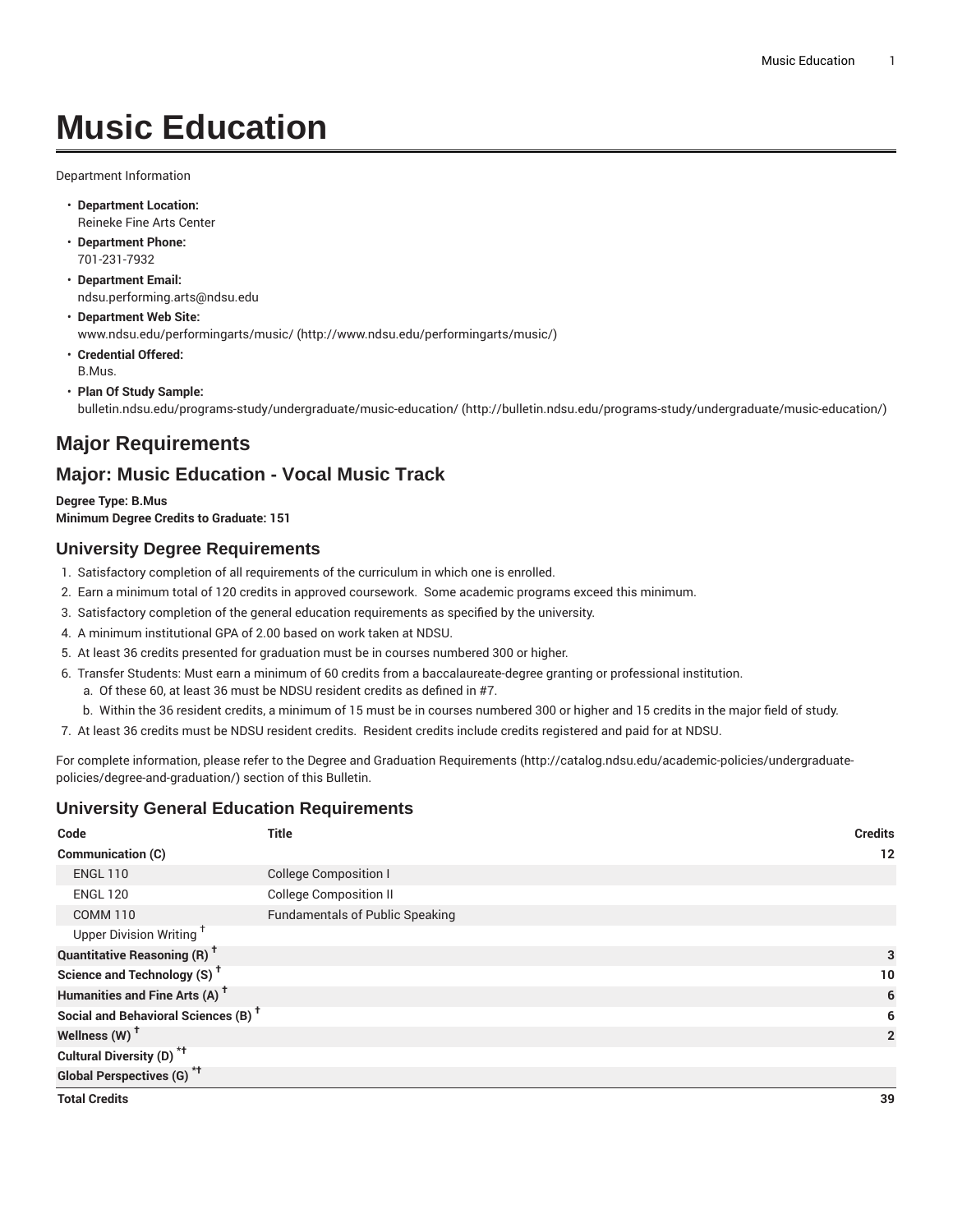- \* May be satisfied by completing courses in another General Education category.
- † General education courses may be used to satisfy requirements for both general education and the major, minor, and program emphases, where applicable. Students should carefully review major requirements to determine if specific courses can also satisfy these general education categories.
- A list of university approved general education courses and administrative policies are available [here](http://catalog.ndsu.edu/academic-policies/undergraduate-policies/general-education/#genedcoursestext) ([http://catalog.ndsu.edu/academic-policies/](http://catalog.ndsu.edu/academic-policies/undergraduate-policies/general-education/#genedcoursestext) [undergraduate-policies/general-education/#genedcoursestext](http://catalog.ndsu.edu/academic-policies/undergraduate-policies/general-education/#genedcoursestext)).

#### **Major Requirements**

- GPA of 2.75 or better in the teaching specialty is required for placement in student teaching and exit from the program.
- A grade of 'C' or better is required in all MUSC prefix courses.

| Code                                                | <b>Title</b>                                                             | <b>Credits</b>            |
|-----------------------------------------------------|--------------------------------------------------------------------------|---------------------------|
| <b>Music Core Requirements for Education Majors</b> |                                                                          |                           |
| <b>PSYC 111</b>                                     | Introduction to Psychology (May satisfy general education category B)    | 3                         |
| <b>HDFS 230</b>                                     | Life Span Development (May satisfy general education category B)         | 3                         |
| or PSYC 250                                         | Developmental Psychology                                                 |                           |
| <b>MUSC 103</b>                                     | Introduction to Music History (May satisfy general education category A) | 3                         |
| <b>MUSC 130</b>                                     | Theory and Analysis I                                                    | 3                         |
| <b>MUSC 131</b>                                     | Theory and Analysis II                                                   | $\ensuremath{\mathsf{3}}$ |
| <b>MUSC 132</b>                                     | Ear Training & Sight Singing I                                           | 1                         |
| <b>MUSC 133</b>                                     | Ear Training & Sight Singing II                                          | $\mathbf{1}$              |
| <b>MUSC 174</b>                                     | Pronunciation for Singers I                                              | 1                         |
| <b>MUSC 175</b>                                     | Pronunciation for Singers II                                             | $\mathbf{1}$              |
| <b>MUSC 189</b>                                     | Skills for Academic Success <sup>1</sup>                                 | 1                         |
| <b>MUSC 230</b>                                     | Theory and Analysis III                                                  | $\ensuremath{\mathsf{3}}$ |
| <b>MUSC 231</b>                                     | Theory and Analysis IV                                                   | 3                         |
| <b>MUSC 232</b>                                     | Ear Training & Sight Singing III                                         | $\mathbf{1}$              |
| <b>MUSC 233</b>                                     | Ear Training & Sight Singing IV                                          | 1                         |
| <b>MUSC 250</b>                                     | <b>Basic Conducting</b>                                                  | $\sqrt{2}$                |
| <b>MUSC 332</b>                                     | Survey of Choral Literature                                              | $\sqrt{2}$                |
| <b>MUSC 340</b>                                     | Music History I                                                          | $\ensuremath{\mathsf{3}}$ |
| <b>MUSC 341</b>                                     | Music History II                                                         | 3                         |
| <b>MUSC 349</b>                                     | Vocal Methods & Pedagogy I                                               | $\sqrt{2}$                |
| <b>MUSC 350</b>                                     | Vocal Methods & Pedagogy II                                              | $\overline{2}$            |
| <b>MUSC 351</b>                                     | Instrumental Conducting & Literature                                     | $\sqrt{2}$                |
| <b>MUSC 352</b>                                     | Choral Conducting & Literature                                           | $\sqrt{2}$                |
| <b>MUSC 353</b>                                     | <b>Woodwind Methods I</b>                                                | $\sqrt{2}$                |
| <b>MUSC 355</b>                                     | <b>Brass Methods</b>                                                     | $\overline{2}$            |
| <b>MUSC 359</b>                                     | <b>Percussion Methods</b>                                                | $\overline{c}$            |
| <b>MUSC 380</b>                                     | Recital                                                                  | 1                         |
| or MUSC 480                                         | Recital                                                                  |                           |
| <b>MUSC 385</b>                                     | Music Entrepreneurship                                                   | $\ensuremath{\mathsf{3}}$ |
| <b>MUSC 481</b>                                     | <b>Instrumental Music Methods</b>                                        | $\overline{2}$            |
| <b>MUSC 482</b>                                     | <b>Choral Music Methods</b>                                              | $\sqrt{2}$                |
| <b>MUSC 483</b>                                     | <b>Elementary Music Methods</b>                                          | $\overline{2}$            |
| <b>Professional Education Requirements</b>          |                                                                          |                           |
| <b>EDUC 321</b>                                     | Introduction to Teaching                                                 | 3                         |
| <b>EDUC 322</b>                                     | <b>Educational Psychology</b>                                            | 3                         |
| <b>EDUC 451</b>                                     | Instructional Planning, Methods and Assessment                           | 3                         |
| <b>EDUC 485</b>                                     | <b>Student Teaching Seminar</b>                                          | $\mathbf{1}$              |
| <b>EDUC 486</b>                                     | Classroom Management for Diverse Learners                                | 3                         |
| <b>EDUC 487</b>                                     | <b>Student Teaching</b>                                                  | 9                         |
| <b>EDUC 488</b>                                     | <b>Applied Student Teaching</b>                                          | 3                         |